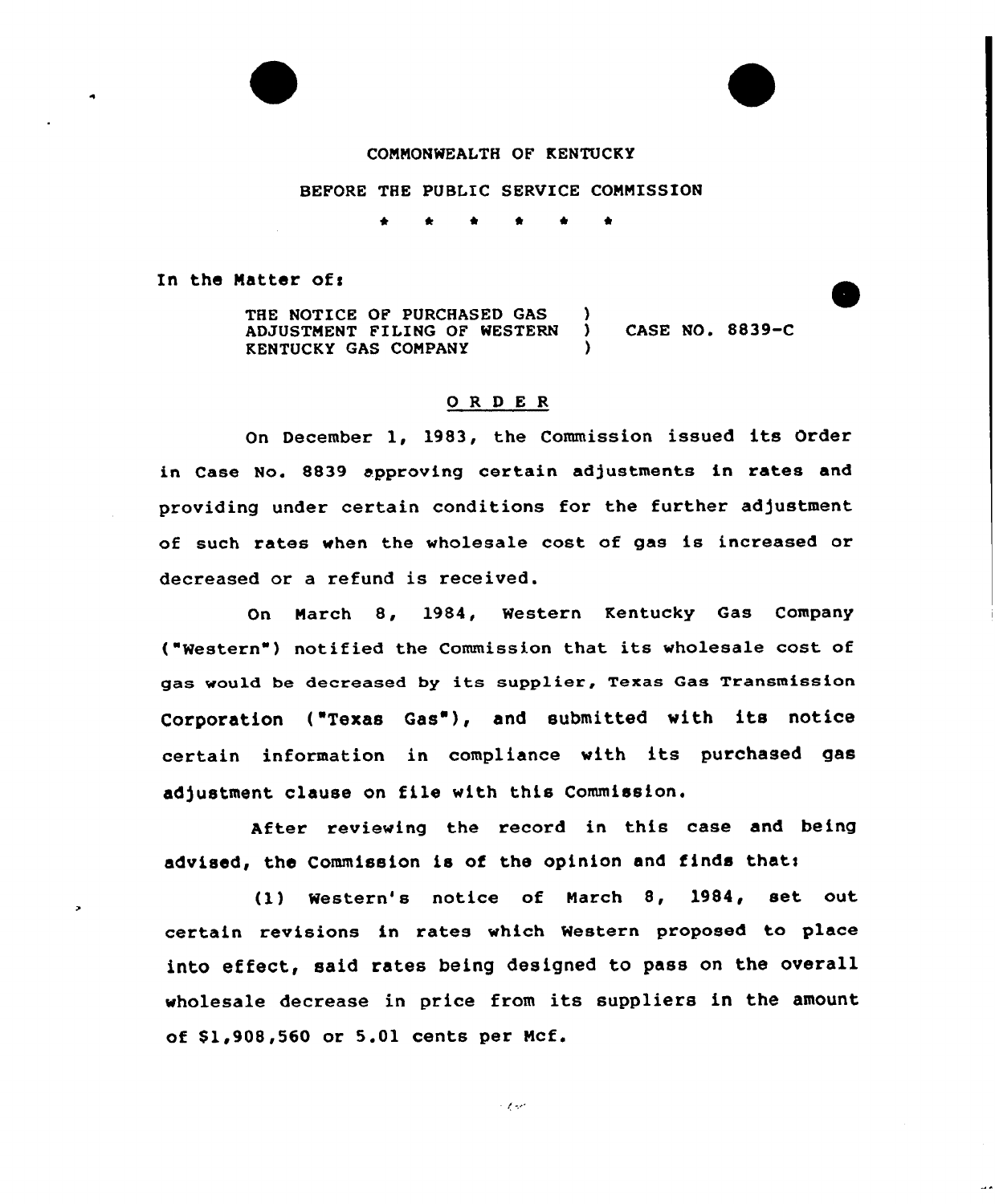(2) On February 29, 1984, Texas Gas filed an application for decreased rates to be effective February 1, 1984, with the Federal Energy Regulatory Commission.

and the company

**Service Communication** 

(3) Western's wholesale cost of gas from local producers which tracks Texas Gas' rate will be decreased effective February 1, 1984.

(4) Western's notice of March 8, 1984, proposed an effective date of April 1, 1984, for its proposed rates. Due to the retroactive nature of Texas Gas' decrease Western will collect excess revenues during the period from February 1, 1984, to March 31, 1984. Western should report to the Commission the excess revenues collected along with a plan to refund the excess collections to its customers.

(5) Western's adjustment in rates under the purchased gas adjustment provisions approved by the Commission in its Order in Case No. 8839 dated December 1, 1983, is fair, just and reasonable and in the public interest and should be effective with service rendered on and after February 1, 1984.

IT Is THEREF0RE 0RDERED that the rates in the Appendix to this Order be and they hereby are authorized effective with service rendered on and after February 1, 1984.

IT IS FURTHER ORDERED that within 30 days of the date of this order western shall report to the Commission any excess revenues collected during the period from February 1, 1984, to the date the proposed rates are implemented, along with a plan to refund any excess collections.

 $-27.6$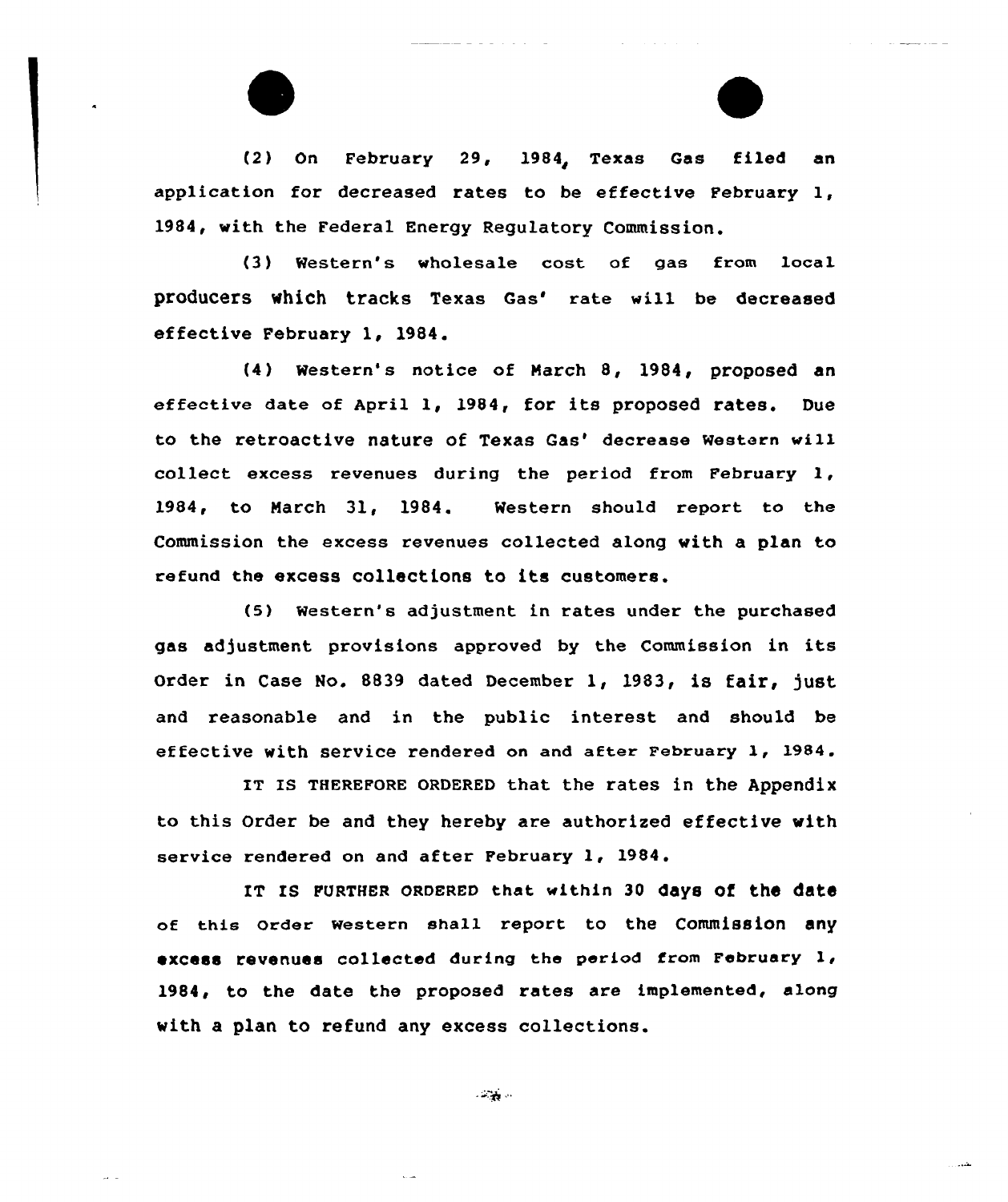IT IS FURTHER ORDERED that within 30 days of the date of this Order Western shall file vith this Commission its revised tariffs setting out the rates authorized herein.

Done at Frankfort, Kentucky, this 19th day of March, 1984.

PUBLIC SERVICE CONNISSION

ar 2li TIRK **Wice** Chairman Commissioner

ATTEST:

Secretary